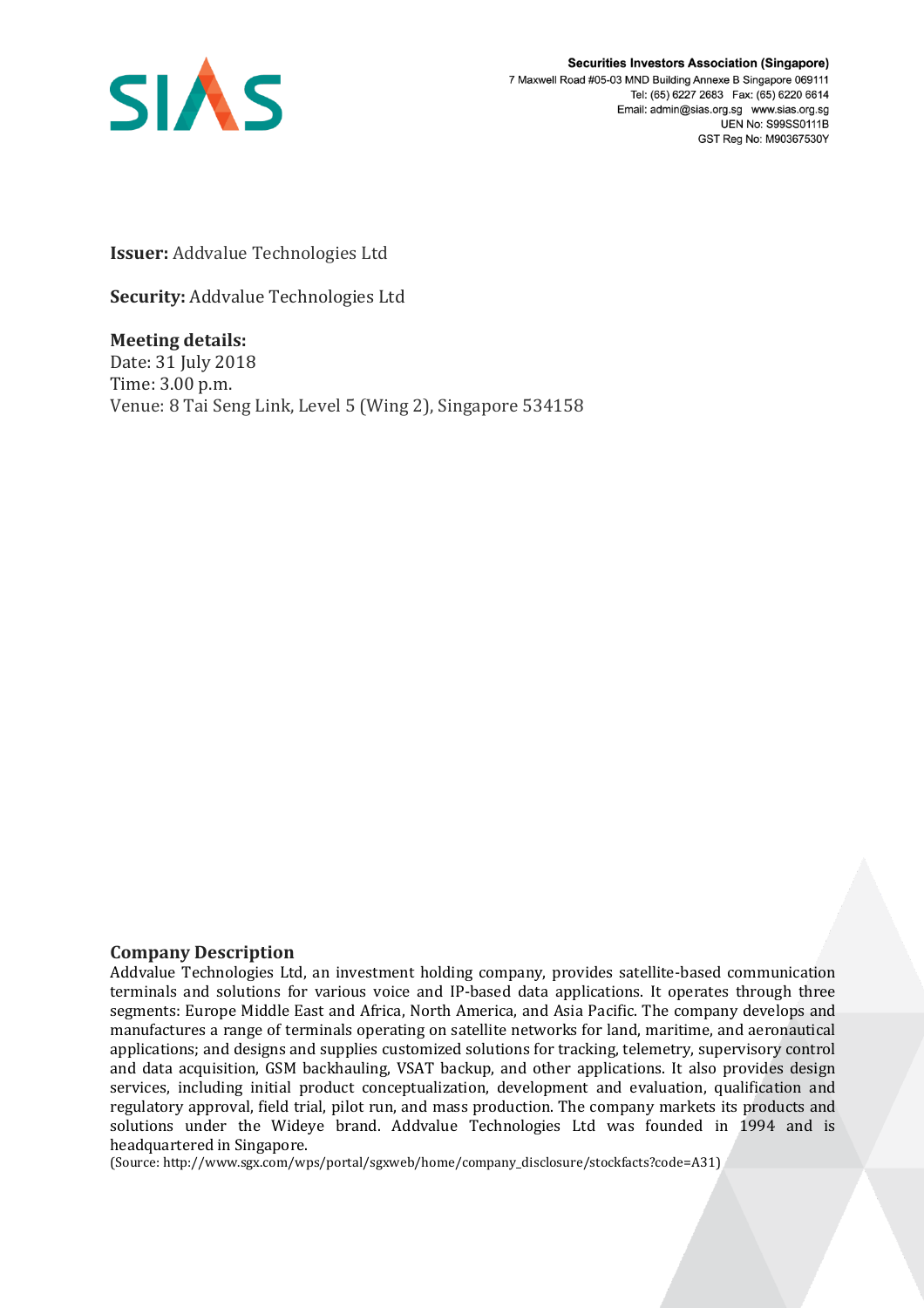

1. On 12 July 2018, the company announced that it has recorded pre-tax losses for the three recently completed consecutive financial years. The market capitalisation, based on the 6 month average daily market capitalisation, is \$77.6 million.

Based on Rule 1311(1) of the Listing Manual, the company informed shareholders that it will be placed on the watch-list at the Exchange's quarterly review if it records pre-tax losses for the three (3) most recently completed consecutive financial years (based on audited full year consolidated accounts); and an average daily market capitalisation of less than S\$40 million over the last 6 months.

The group's total equity has decreased to US\$7,475,571 as accumulated losses have increased to US\$(66,622,681).

**Considering the performance of the group, would the board consider it timely to carry out a strategic review to assess the core competencies of the group (including R&D, commercialisation), its management and its financial strength and to fine-tune its strategy so as to create long-term sustainable value for all the shareholders?**

2. In the company's Corporate Governance Report, the company has stated the following related to its internal audit:

**GUIDELINES 13.1 AND 13.2 INTERNAL AUDITORS** 

In view of the needs to comply with the Group's established procedures, manuals and policies, including those required by the Group's ISO 9001 certification and Business Continuity Plan certification, and from the perspective of cost effectiveness coupled with the AC's view that the existing system of internal controls is adequate, the Group currently does not engage any third party internal auditor nor have a separate internal audit department.

**GUIDELINES 13.3 & 13.4. INTERNAL AUDIT FUNCTION** 

The Group's finance and compliance department reviews the internal controls and compliance systems of the Group under the Internal Audit Charter and Audit Plans approved by the AC, and report findings and make recommendation to the management and the AC. To ensure the adequacy and the effectiveness of the Group's in-house internal audit functions, the AC meets regularly to review these functions.

(Source: Company annual report; emphasis added)

In the Directors' Statement, under the Audit Committee section, the directors have stated the following:

The Audit Committee has full access to and has the co-operation of the management and has been given the resources required for it to discharge its function properly. It also has full discretion to invite any director and executive officer to attend its meetings. The external and internal auditors have unrestricted access to the Audit Committee.

(Source: Company annual report; emphasis added)

**(i) Would the board confirm that the group does not engage any third party internal auditor nor has a separate internal audit department, and thus there are no internal auditors?**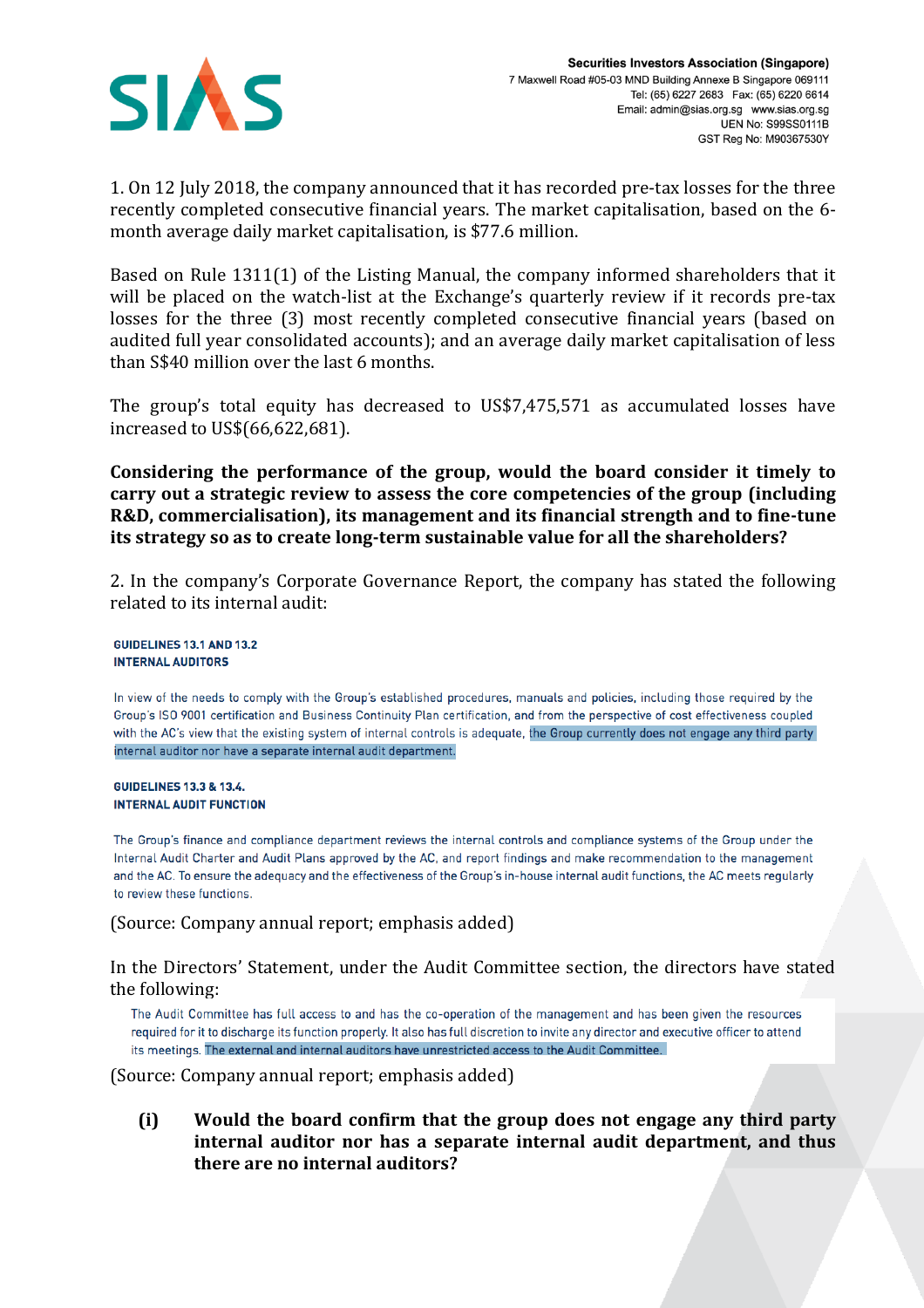

- **(ii) Would the AC help shareholders understand the deliberations it has had on the issue of setting up an independent internal audit function in the group?**
- **(iii) Can the AC further justify why the existing system of internal controls is sufficient for the group's scale and operations?**
- **(iv) Can the AC confirm that their disclosed statements are not template responses and the AC reviews the disclosures?**

The Code is clear that the internal audit function (be it internal, or outsourced) should be independent of the activities it audits.

(v) Would the AC reconsider the deviation from the CG Code and oversee the set up of an internal audit function in the group?

3. On 7 July 2018, the company announced that there are material audit adjustments between the unaudited full year financial results announcement (as announced by the company on 5 May 2018) and the audited financial statements for the financial year ended 31 March 2018 following the finalisation of audit.

The Material adjustments included:

- Further adjustments relating to the write-down of the deferred tax assets: US\$1.65 million
- Deferred tax liabilities, attributed to the timing differences on development expenses claimed under the income tax computations of about US\$1.6 million which need to be recognised in the FY2018 but was erroneously omitted
- Total equity/Net assets decreased by 18% from US\$9.1 million to US\$7.5 million
- Inclusion of the effect of dilutive potential ordinary shares arising from Convertible Loan Notes of the Company issued on 31 May 2017 on the weighted average number of shares
- Net asset value per share of the Company as at 31 March 2018 reduced from US cents 0.52 to US cents 0.42
- **(i) As the directors have responsibilities to oversee the group's financial reporting process, can the directors, especially the directors in the audit committee (AC), help shareholders understand their individual and collective efforts in the preparation of the group's financial statements to give a true and fair view in accordance with the provisions of the Act and FRSs?**
- **(ii) Has the AC evaluated if the internal financial reporting/finance team is sufficiently resourced with experienced and qualified staff to ensure the integrity of the financial statements?**
- **(iii) What changes has the AC made to the group's systems and processes to improve the quality and accuracy of the financial statements?**